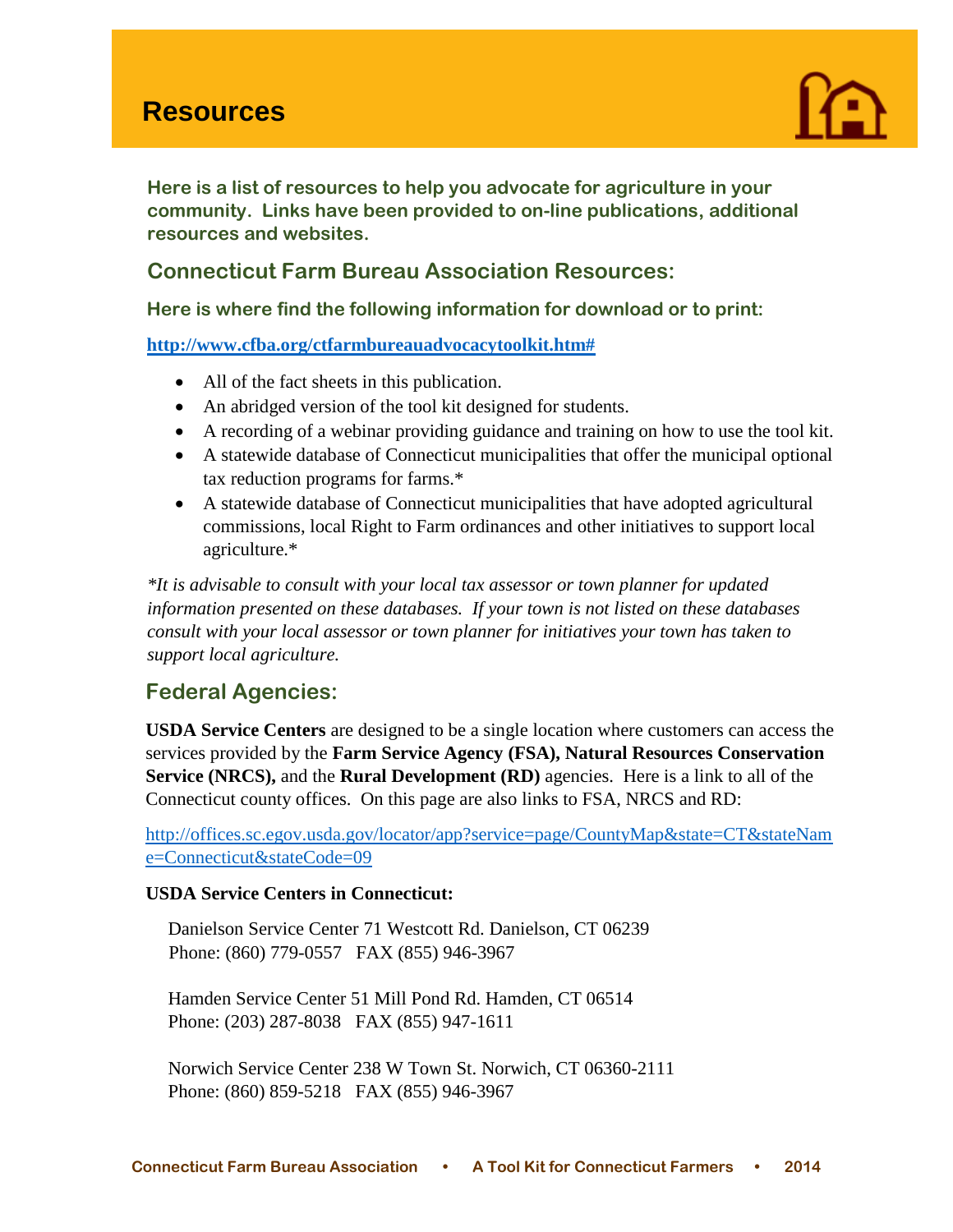Torrington Service Center 1185 New Litchfield St. Torrington, CT 06790-6017 Phone: (860) 626-8258 FAX (855) 946-3967

Wallingford Service Center 97 Barnes Rd Wallingford, CT 06492-1885 Phone: (203) 269-6665 FAX: (203) 294-9741

Windsor Service Center 100 Northfield Dr. Fl. 4 Windsor, CT 06095-4730 Phone: (860) 688-7725 FAX (855) 947-1611

| U.S. Army Corps of Engineers   | www.usace.army.mil |
|--------------------------------|--------------------|
| U.S. Department of Agriculture | www.usda.gov       |

USDA Farm Service Agency [www.fsa.usda.gov](http://www.fsa.usda.gov/)

USDA Natural Resources Conservation Service [www.ct.nrcs.usda.gov](http://www.ct.nrcs.usda.gov/)

- USDA Rural Development [www.rurdev.usda.gov](http://www.rurdev.usda.gov/)
- U.S. Department of Labor [www.dol.gov](http://www.dol.gov/)
- U.S. Environmental Protection Agency [www.epa.gov](http://www.epa.gov/)
- U.S. Food and Drug Administration [www.fda.gov](http://www.fda.gov/)
- U.S. Internal Revenue Service [www.irs.gov](http://www.irs.gov/)
- U.S. Small Business Administration [www.sba.gov](http://www.sba.gov/)

# **State Agencies:**

## Connecticut Agricultural Experiment Station (CAES)

[www.ct.gov/caes](http://www.ct.gov/caes) Phone: (203) 974-8500

*The mission of the CAES is to develop, advance, and disseminate scientific knowledge, improve agricultural productivity and environmental quality, protect plants, and enhance human health and wellbeing through research. .*

## Connecticut Department of Agriculture (DOAG)

[www.ct.gov/doag](http://www.ct.gov/doag) Phone: (860) 713-2500

*State agricultural grants, farmland preservation, farm product marketing, farm processed foods, selling at farmers' markets, CT Grown, agricultural laws, permits and regulations.*

## Connecticut Department of Consumer Protection (DCP)

[www.ct.gov/dcp](http://www.ct.gov/dcp) Phone: (860) 713-6100 *DCP can provide advice on acidified and non-acidified food processing, packaging and labeling. They also have oversight of commercial bakeries.*

# Connecticut Department of Economic and Community Development (DECD) [www.ct.gov/ecd](http://www.ct.gov/ecd) Phone: (860) 270-8000

*DECD is the state's lead agency for the development and implementation of policies, strategies and programs that support business growth and innovation. The department offers a wide range of programs and services to help companies prosper in Connecticut including financing, tax credits and incentives, technical assistance and small business assistance.*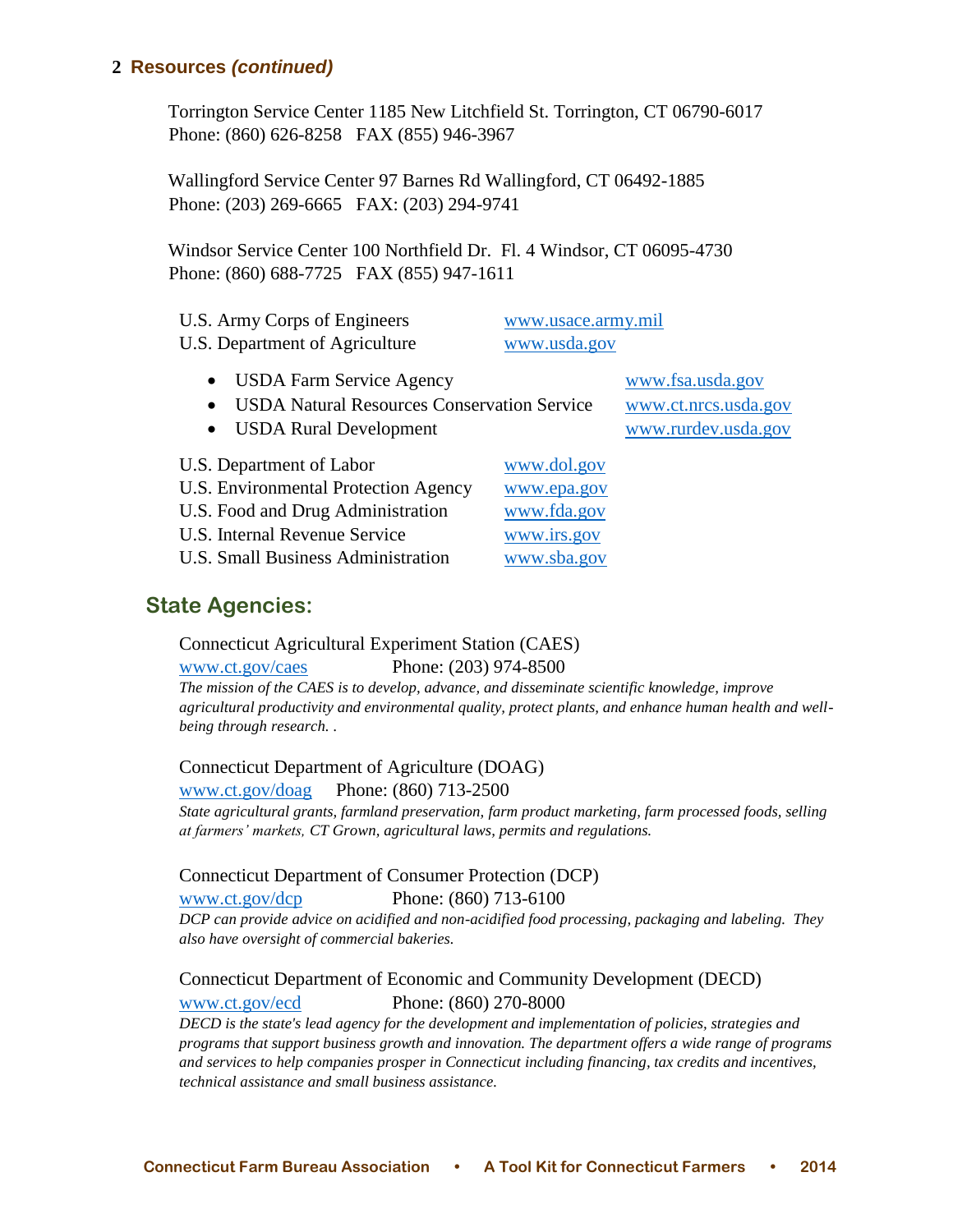Connecticut Department of Energy and Environmental Protection (DEEP)

[www.ct.gov/deep](http://www.ct.gov/deep) Phone: (860) 424-3000 *Laws, regulations and permits related to energy, public utilities, environmental quality and natural resources including pesticide application, water diversion, inland/wetland regulations, water resources, composting and more.*

Connecticut Department of Labor (DOL) [www.ctdol.state.ct.us/](http://www.ctdol.state.ct.us/) Phone: (860) 263-6000 *Labor laws and regulations.*

Connecticut Department of Public Health (DPH) [www.ct.gov/dph](http://www.ct.gov/dph) Phone: (860) 509-8000

*DPH can provide resources and advice on water testing, proper food processing, food handling tips, food -borne illnesses and links to local health departments.*

#### Connecticut Office of Policy and Management (OPM)

[www.ct.gov/opm](http://www.ct.gov/opm) Phone: (860) 418-6200

*OPM implements state policy and budget, provides municipal support, interagency coordination, state Plan of Conservation and Development.*

#### Connecticut Department of Revenue Services (DRS)

[www.ct.gov/drs](http://www.ct.gov/drs) Phone: (860) 297-5962

Laws, regulations and permits related to the collection of state taxes including sales and use tax, fuel tax, *excise tax and Farmers Tax Exemption permits.*

#### Connecticut General Assembly (CAG)

#### [www.cga.ct.gov](http://www.cga.ct.gov/)

*Browse and/or search all state statutes; track legislation, agendas and public hearings; contact your legislators; contact legislative committees; contact House and Senate leadership; information on the legislative session.*

# **Education:**

Connecticut Agricultural Education Foundation (CTAEF) <http://ctaef.org/>

*The Mission of the Connecticut Agricultural Education Foundation is to seek and administer funds for the benefit of programs that promote Connecticut agriculture through education. Sponsors of Ag in the Classroom.*

Connecticut Association of Agricultural Educators

[www.caaeonline.org](http://www.caaeonline.org/)

*An association representing Connecticut agricultural educators instructing in the agriscience centers.*

#### Northeast Sustainable Agriculture Research and Education (SARE)

[www.nesare.org](http://www.nesare.org/) Phone: (802) 656-0471 CT Coordinator: (860) 875-3331

*SARE offers competitive grants to projects that explore and address key issues affecting the sustainability and future economic viability of agriculture.*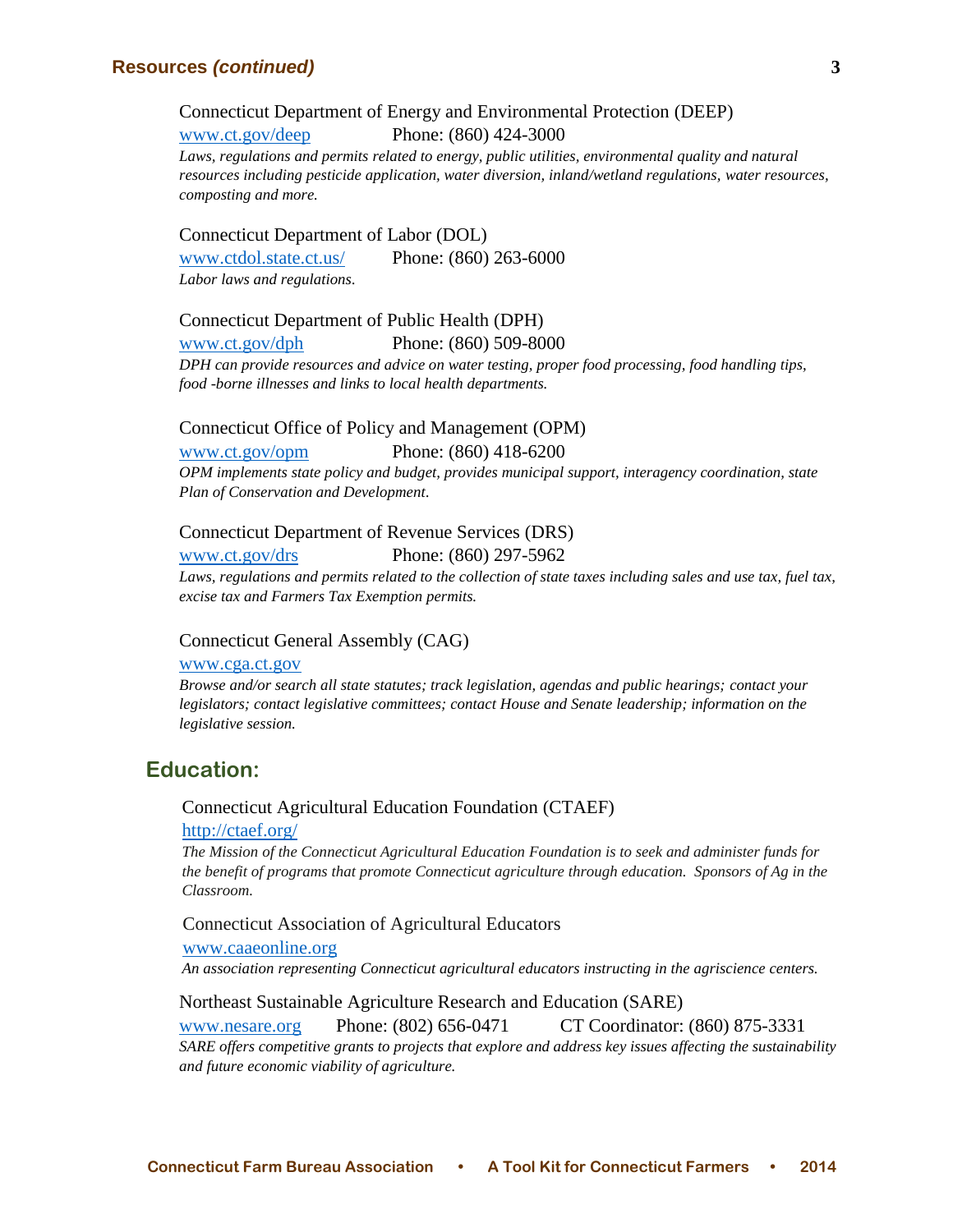University of Connecticut [www.uconn.edu](http://www.uconn.edu/)

- Center for Land Use Education and Research (CLEAR) [www.clear.uconn.edu](http://www.clear.uconn.edu/) *Provides information and assistance to land use decision makers and other audiences in support of better land use decisions, healthier natural resources, and more resilient communities. Online mapping and resources on Connecticut's changing landscape.*
- Environmental Conditions Online (CT ECO) [www.cteco.uconn.edu](http://www.cteco.uconn.edu/) *CT ECO includes a variety of online maps and tools for viewing Connecticut's environmental and natural resources such as protected open space, farmland soils, wetland soils, aquifer protection areas, water quality classifications, and drainage basins. Each can be viewed separately or in conjunction with other environmental and natural resource information. In addition, CT ECO includes several sets of high resolution orthophotography.*
- Nonpoint Education for Municipal Officials (NEMO) [www.nemo.uconn.edu](http://www.nemo.uconn.edu/) *NEMO was created to provide information, education and assistance to local land use boards and commissions on how they can accommodate growth while protecting their natural resources and community character.*

### University of Connecticut Cooperative Extension System

[www.extension.uconn.edu](http://www.extension.uconn.edu/) Phone: (860) 486-9228

*Provides a variety of services in plant and animal agriculture. Here you will find links to the various programs, county offices and a directory of over one hundred education specialists.*

 Farm Risk Management and Crop Insurance Program [www.ctfarmrisk.uconn.edu](http://www.ctfarmrisk.uconn.edu/)

*Farm risk management planning, farm business planning, farm estate and transition planning, farm labor laws and regulations, agricultural marketing, crop insurance fact sheets and examples.*

# **Organizations:**

### AGvocate Program

#### [http://aginfotlgv.org/agvocate\\_program/](http://aginfotlgv.org/agvocate_program/)

*The AGvocate Program provides Northeast Connecticut Towns technical assistance to initiate Agriculture Commissions; review and implement tax reduction options; plan for farmland protection, encourage buy local opportunities, explore methods to promote local farms; include agriculture in town plans; and pass right-to-farm ordinances.*

### American Farmland Trust

[www.farmlandinfo.org](http://www.farmlandinfo.org/) Connecticut office phone: (860) 683-4230

*A clearinghouse for information about farmland protection, stewardship and Cost of Community Services studies.*

#### Connecticut Association of Assessing Officers

#### [www.caao.com](http://www.caao.com/)

*Professional membership association open to all State of Connecticut public officials who are engaged in the administration of property assessments, including assessors, employees of assessors' offices and board of assessment appeals members. Website includes links to frequently used local tax filing forms such as Personal Property Declarations, M28 Exemption for Farm Machinery, PA 490 filing forms and more.*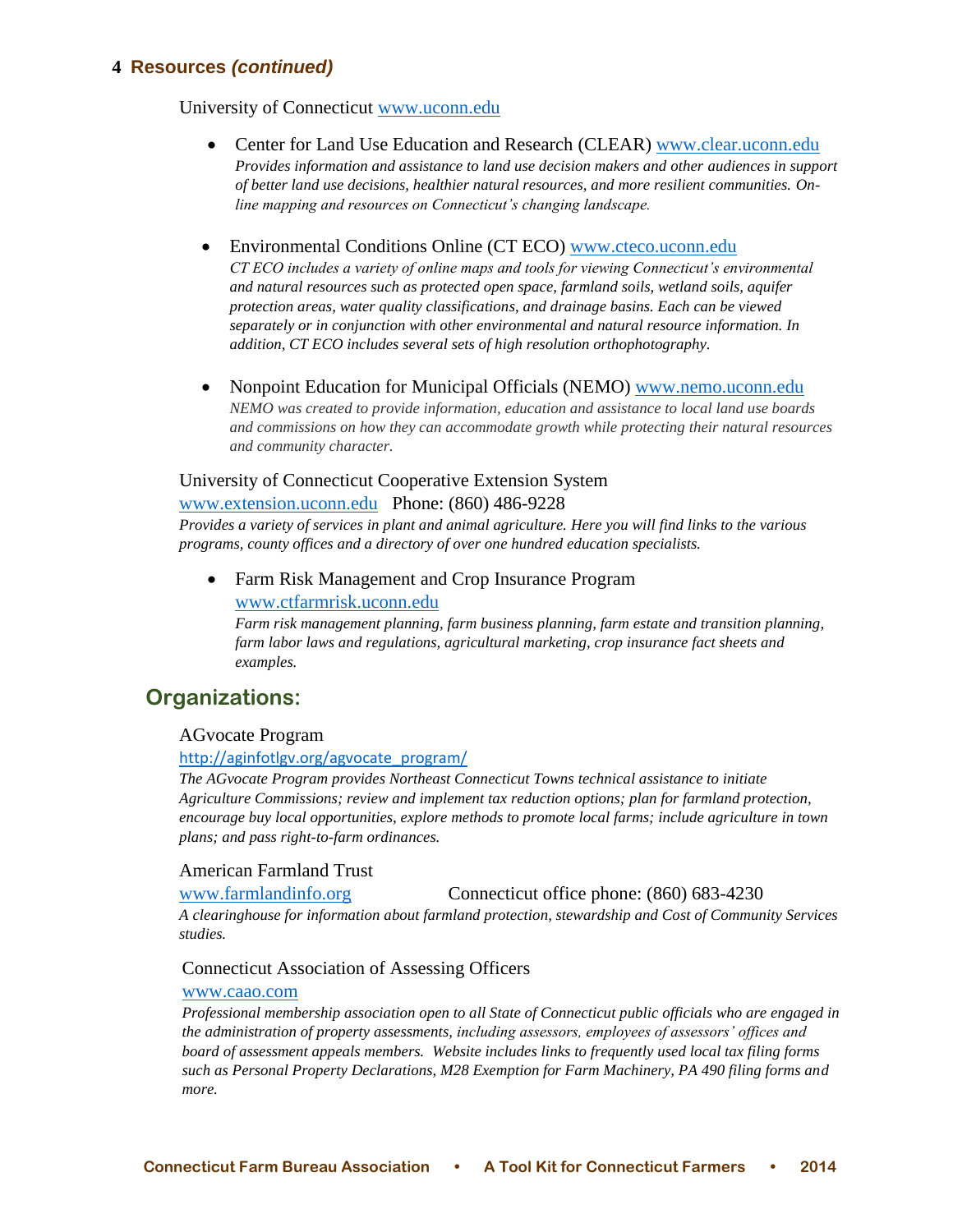## Connecticut Association of Conservation and Inland Wetlands Commissions

#### [www.caciwc.org](http://www.caciwc.org/)

*Provides education and information to the volunteers and staff that carry out the responsibilities of Connecticut's municipal Conservation and Inland Wetlands Commissions.*

#### Connecticut Conservation Districts

#### [www.conservect.org](http://www.conservect.org/)

*Five conservation districts lend technical services and education about resource conservation to municipalities and citizens.*

#### Connecticut Conference of Municipalities

[www.ccm-ct.org](http://www.ccm-ct.org/) *Statewide association of towns and cities.*

#### Connecticut Farm Bureau Association

[www.cfba.org](http://www.cfba.org/) Phone: (860) 768-1100 *Click "Advocacy" to download Local Advocacy Toolkit materials from this guide. Click "Resources" for information on emergency preparedness for farmers; information on processing acidified foods and jellies; farm to grocery information for farmers; information for new and beginning farmers; and more Click PA 490 on the home page for the PA 490 Guide and related filing forms.*

### Connecticut Farmland Trust

[www.ctfarmland.org](http://www.ctfarmland.org/) Phone: (860) 247-0202 *Private statewide land trust dedicated to the protection of family farms.*

Connecticut Resource Conservation & Development Area, Inc. (Previously Eastern CT RC&D and King's Mark RC&D) [www.ctrcd.org](http://www.ctrcd.org/) Phone: (860) 373-7408 *Helps communities protect natural and agricultural resources while strengthening the local economy*

#### Connecticut Northeast Organic Farming Association

[www.ctnoga.org](http://www.ctnoga.org/) Phone: (203) 308-2584 *On-line resource for organic food, farming, gardening and land care in Connecticut*

### Land for Good

[www.landforgood.org](http://www.landforgood.org/) Phone: (603) 357-1600 *Provides guidance to help farmers, landowners and communities navigate the complex challenges of land access, tenure and transfer. On-line resource for farm seekers and information on farmland leasing.*

The Last Green Valley <http://thelastgreenvalley.org/> Phone: (860) 774-3300 *The Last Green Valley is the 35-town National Heritage Corridor in eastern Connecticut and southcentral Massachusetts. It's also a member supported, non-profit stewardship organization. The Last Green Valley hosts a page The Last Green Valley's AgInfo website for agricultural businesses:* <http://aginfotlgv.org/>

Working Lands Alliance (WLA) [www.workinglandsalliance.org](http://www.workinglandsalliance.org/) Phone: (860) 683-4230

*A project of American Farmland Trust, WLA is a broad-based, statewide coalition working together to preserve Connecticut's most-precious resource, its farmland.*